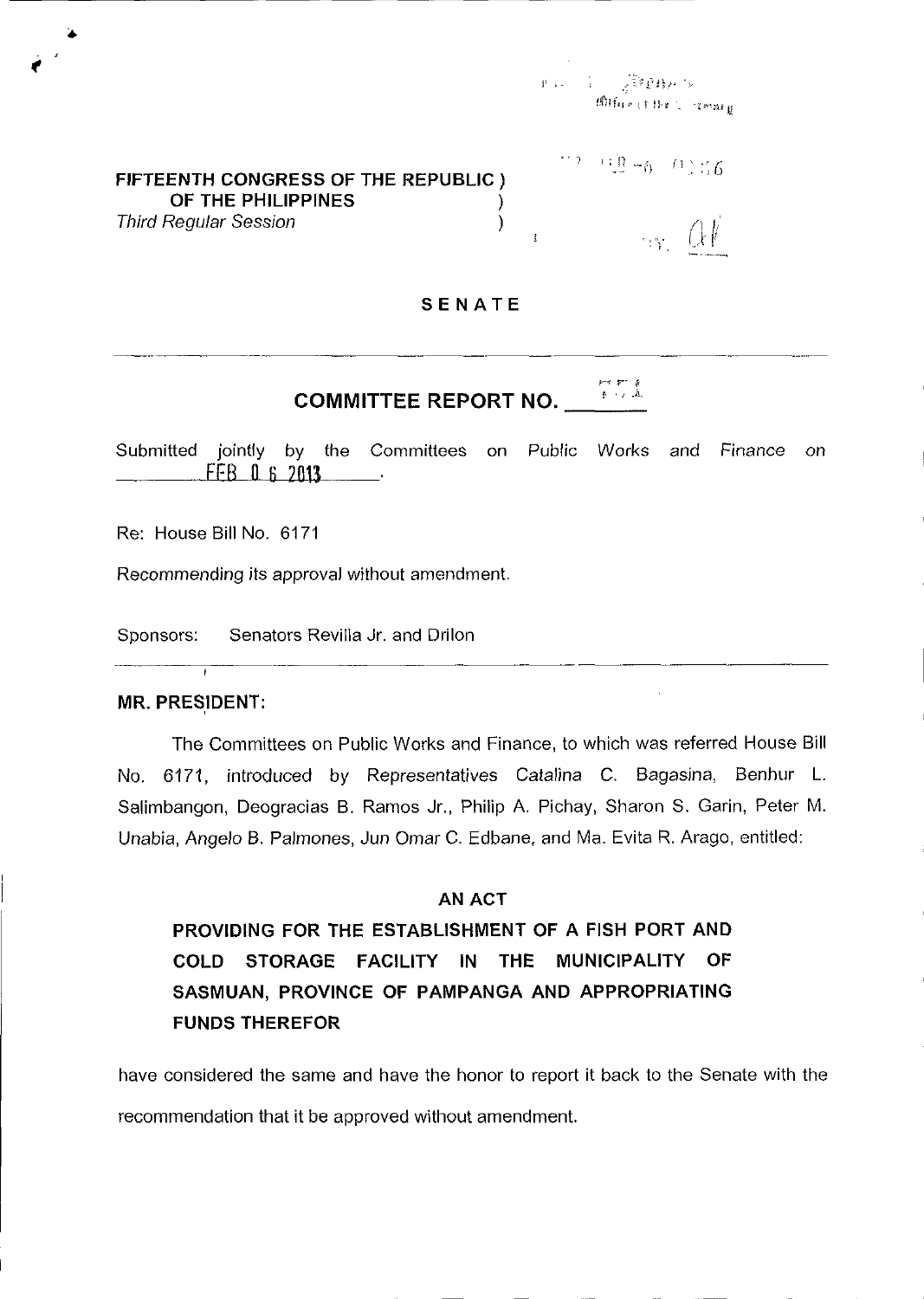Respectfully submitted:

**Chairpersons:** 

M. DRIL ЮN bm**i**nittee on Finance

RAMÓN BONG REVILLA, JR. Committee on Public Works Member, Committee on Finance

Vice-Chairpersons:

EDĞARDO S. ANGARA

Committee on Finance Member, Committee on Public Works

GRÉGORIO B. HONASAN'II/ Committee on Public Works **Mémber, Committee on Finance** 

G RECIO RALPI Committee on Finance Member, Committee on Public Works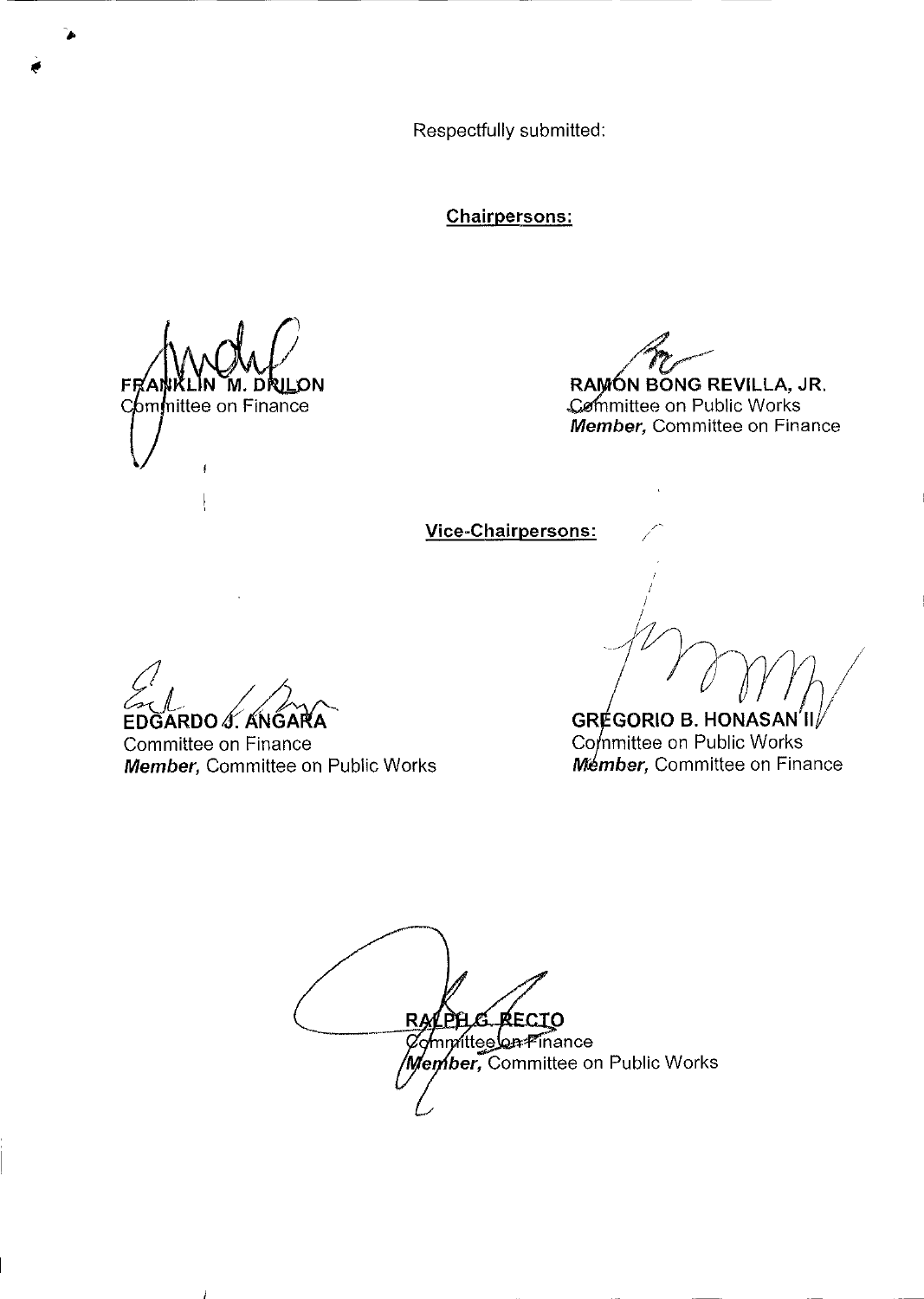Members:

**MIRIAM DEFENSOR SANTIAGO** Committee on Finance

**ANTONIO F. TRILLANES IV** Committee on Public Works

TEOFISTO L. GUINGONA III Committee on Finance

MANUEL "LITO" M. LAPID

Committee on Public Works Committee on Finance

N Driver to

**SERGIO R. OSMEÑA III** Committee on Finance

FERDINAND R. MARCOS, JR.

Committée on Public Works Commitee on Finance

FRANCIS N. PANGILINAN Committee on Finance

**MAN** VILLIAR Committee on Public Works Committee on Finance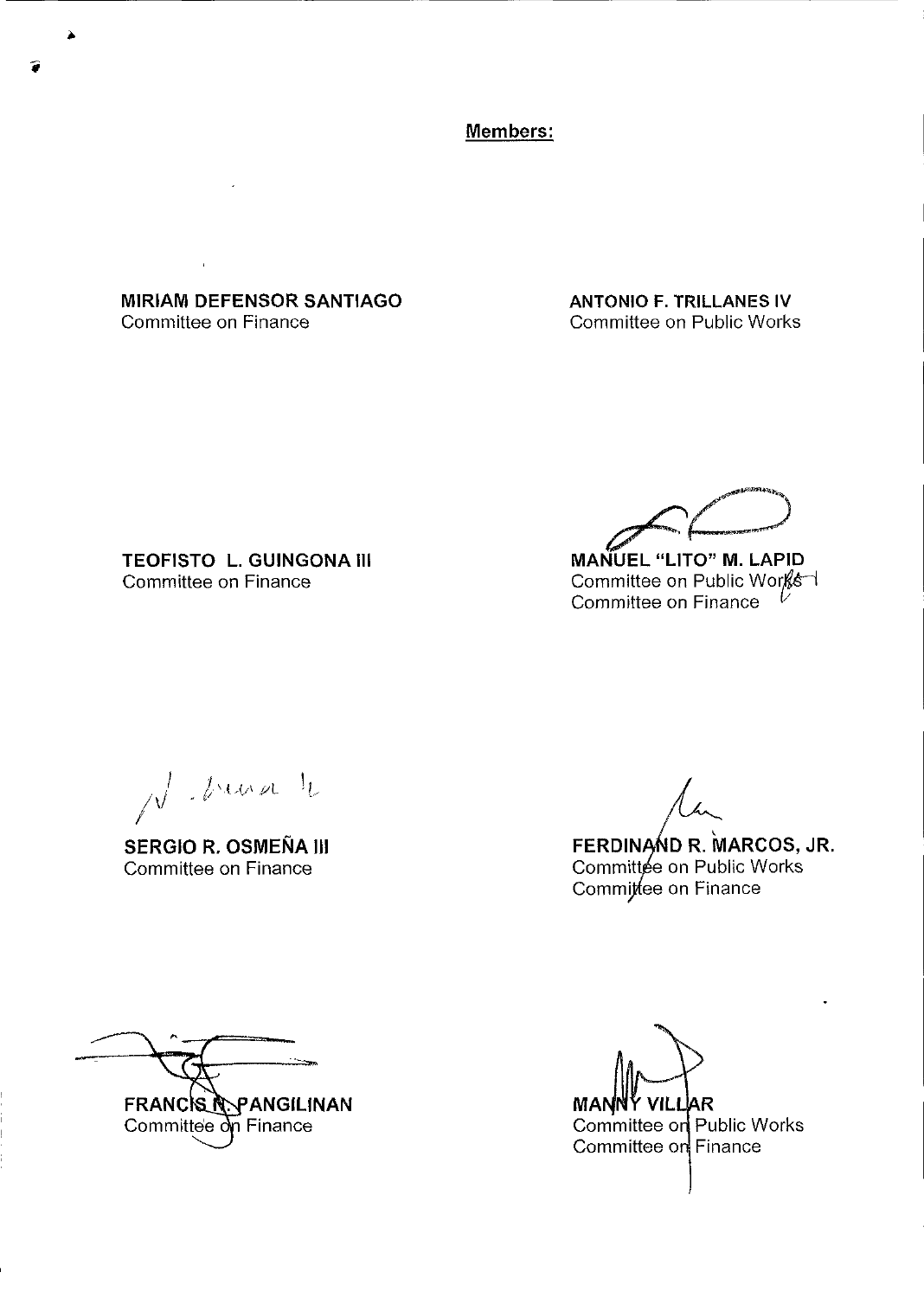

**FRANCIS G. ESCUDERO**  Committee on Public Works Committee on Finance

Committee on Finance

**PANFILO M. LACSON** 

 $\overline{\phantom{a}}$ 

**JOKER P. ARROYO**  Committee on Public Works Committee on Finance

**LOREN LEGARDA**  Committee on Public Works Committee on Finance

**PIA S. CAYETANO**  Committee on Public Works Committee on Finance

**AQUILINO "KOKO" L. PIMENTEL III**  Committee on Public Works Committee on Finance